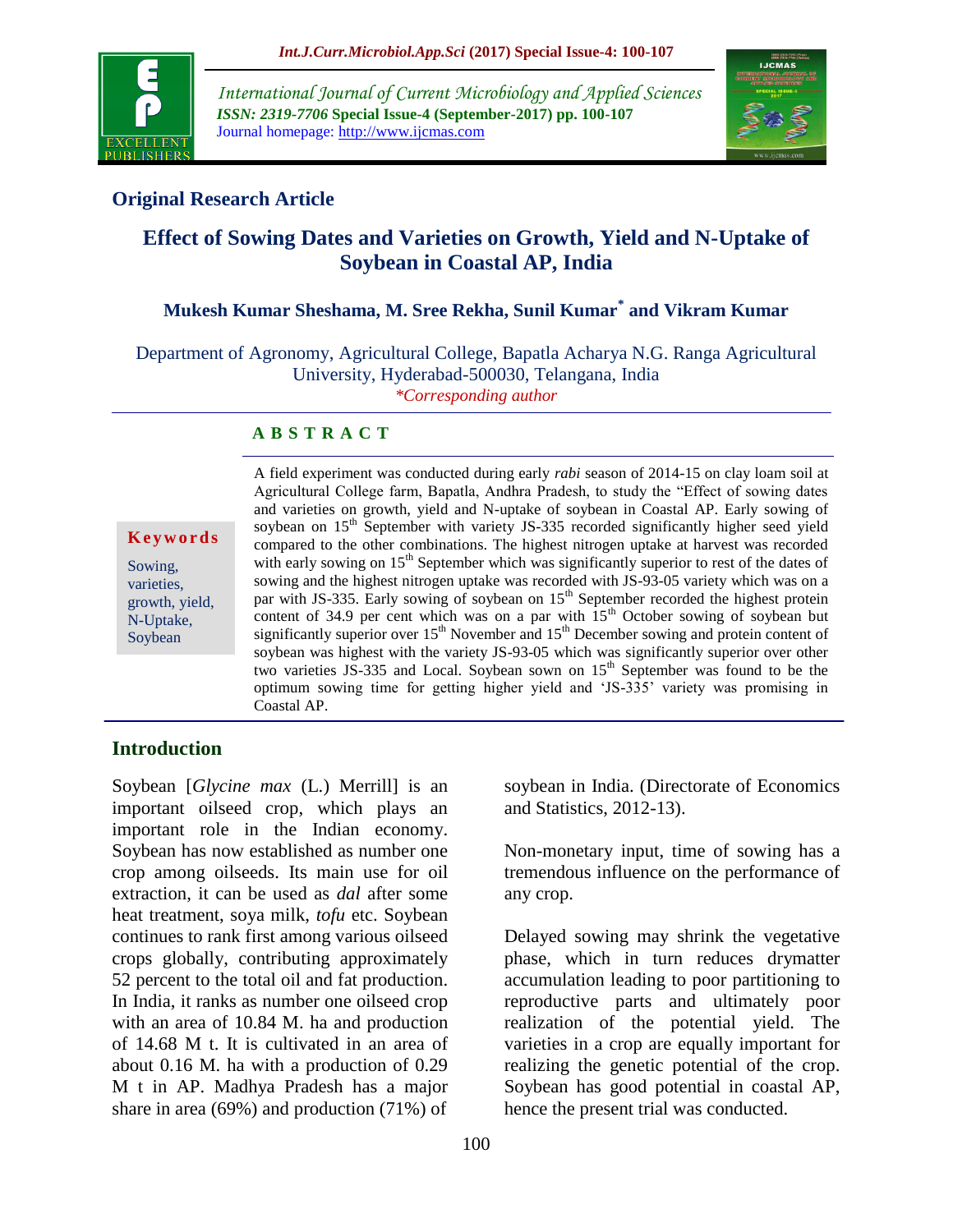#### **Materials and Methods**

A field experiment was conducted during early *rabi* season of 2014-15 at Agricultural College Farm, Bapatla, Andhra Pradesh, India. The experimental field was clay loam, slightly alkaline in soil reaction (pH 7.2), low in organic carbon (0.48%) and available nitrogen  $(190 \text{ kg ha}^{-1})$ , medium in available phosphorus  $(22.0 \text{ kg} \text{ ha}^{-1})$  and high in available potassium  $(290.5 \text{ kg ha}^{-1})$ . Design adopted was split-plot where four dates of sowing  $(15^{th}$  September,  $15^{th}$  October,  $15^{th}$ November and 15<sup>th</sup> December) where taken as main plots and 3 varieties (JS-335, JS-93- 05, Local) in sub plots  $30:60:40 \text{ kg}$  ha<sup>-1</sup> NPK was applied as basal and crop was sown at 45x5 cm. A rainfall of 387.3 mm in 15 rainy was received days during the crop growth period.

#### **Results and Discussion**

#### **Effect of sowing dates**

There was significant influence of sowing time on growth, yield, harvest index, Nuptake. The plant height at 30 DAS and at maturity and harvest index was not influenced by sowing dates.

At 60 DAS, significantly highest (50.4 cm) plant height of soybean was obtained when sown on 15<sup>th</sup> September which was on par with soybean sown on  $15^{th}$  October and  $15^{th}$ December (Table-1). Similar result were found by Pramila Rani (1997). At 30 DAS, the highest drymatter accumulation was recorded with 15<sup>th</sup> September sowing of soybean which was on a par with  $15<sup>th</sup>$ December sowing and significantly superior over October 15<sup>th</sup> and November 15<sup>th</sup> sowing. At 60 DAS, the maximum drymatter accumulation of 2587 kg ha<sup>-1</sup> was recorded with 15<sup>th</sup> September sowing of soybean which was significantly superior to

other sowing dates. At harvest, the highest drymatter accumulation of 3093 kg ha<sup>-1</sup> was recorded with  $15<sup>th</sup>$  September sowing of soybean which was significantly superior to other dates of sowing (Table-2). These results are in confirmity with the results of Hanumantharao *et al.,* (1990).

Early sowing of soybean on September  $15<sup>th</sup>$ recorded higher seed yield of 1269 kg  $ha^{-1}$ which was significantly superior to other dates of sowing. However, the seed yield of soybean recorded was on a par with October  $15<sup>th</sup>$  and December  $15<sup>th</sup>$  sowing dates (Table-3).The present results are also in accordance with those of Babalad *et al.,* (1996). Early sowing of soybean on September  $15<sup>th</sup>$ recorded maximum haulm yield of 1978 kg ha<sup>-1</sup> which was on a par with December  $15^{th}$ sowing and significantly superior to other two dates of sowing. Haulm yield obtained when sown on October  $15<sup>th</sup>$  and December  $15<sup>th</sup>$  was on a par between them (Table-3). Similar findings of variation in haulm yield due to dates of sowing was reported by Amarajyothi and Pulla Rao (2002).

The highest nitrogen uptake at harvest  $(110.3 \text{ kg} \text{ ha}^{-1})$  was recorded with early sowing on  $15<sup>th</sup>$  September which was significantly superior to rest of the dates of sowing (Table-4). Similar results were reported by Hari Ram Singh and Agrawal (2010).

### **Effect of Varieties**

There was significant influence of varieties on growth, yield, harvest index, N-uptake. The plant height at 30 DAS and harvest index was not influenced by varieties.

The maximum plant height was recorded with JS-335 (52.1cm) which was significantly superior to the other two varieties.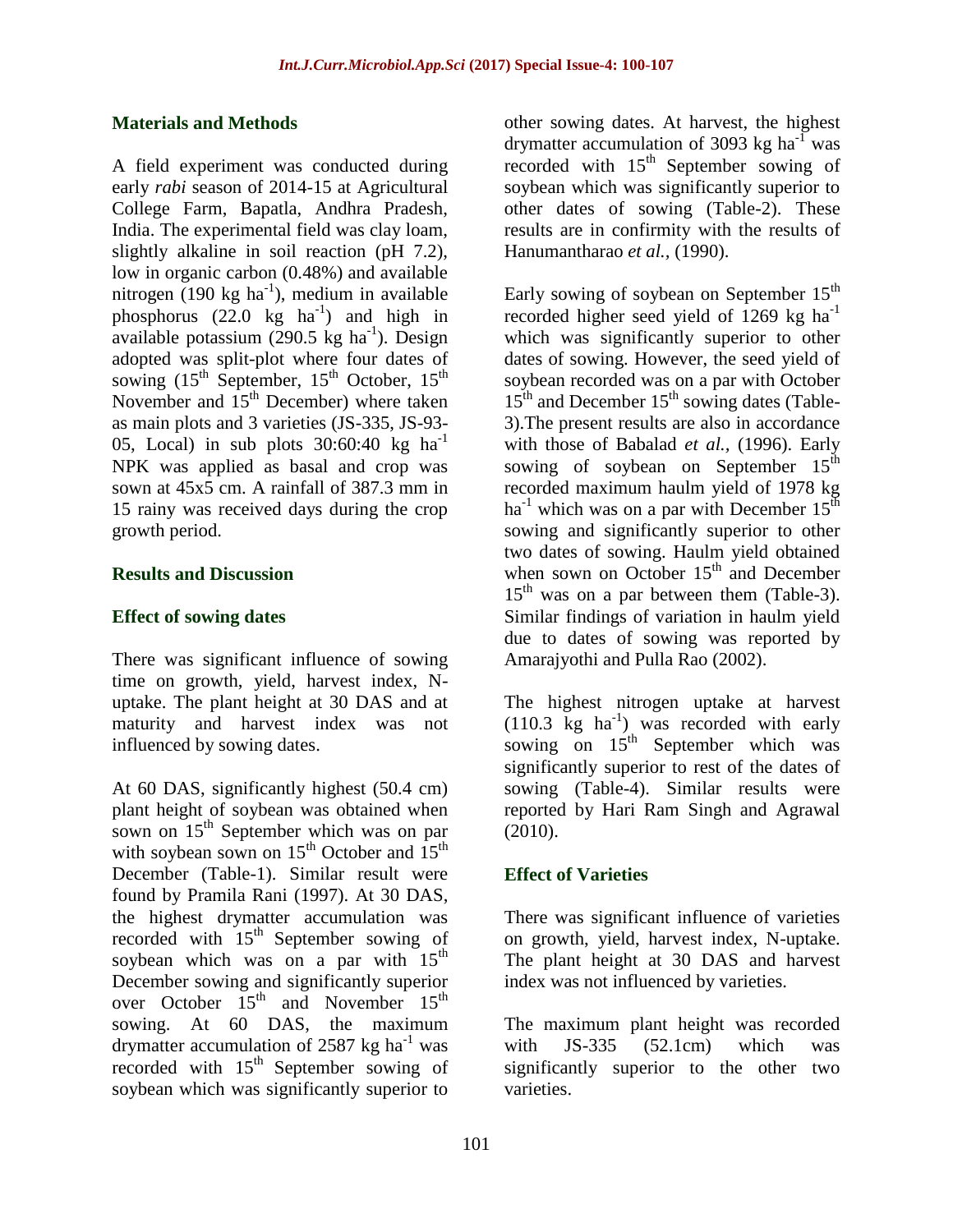| Plant height(cm)                         |                  |      |              |      |               |      |                                |      |             |                   |              |      |
|------------------------------------------|------------------|------|--------------|------|---------------|------|--------------------------------|------|-------------|-------------------|--------------|------|
| <b>Sowing dates</b>                      | <b>Varieties</b> |      |              |      |               |      |                                |      |             |                   |              |      |
|                                          | <b>30 DAS</b>    |      |              |      | <b>60 DAS</b> |      |                                |      | At maturity |                   |              |      |
|                                          | JS-93-           | JS-  | Local        | Mean | JS-           | JS-  | Local                          | Mean | $JS-93-$    | JS-               | Loc          | Mean |
|                                          | 05               | 335  |              |      | 93-           | 335  |                                |      | 05          | 335               | al           |      |
|                                          |                  |      |              |      | 05            |      |                                |      |             |                   |              |      |
| $15th$ September                         | 35               | 36.1 | 34.2         | 35.1 | 51            | 55.2 | 45.2                           | 50.4 | 53.3        | 57.4              | 48           | 52.9 |
| $15th$ October                           | 34.1             | 32.9 | 33.2         | 33.4 | 47.6          | 52.7 | 43.9                           | 48.1 | 49          | 53.6              | 45.3         | 49.3 |
| $15th$ November                          | 32.5             | 32.6 | 34           | 33   | 42.6          | 45.8 | 42.6                           | 43.7 | 45.8        | 47.1              | 44.6         | 45.8 |
| $15th$ December                          | 34.1             | 35.3 | 33           | 34.1 | 47            | 54.7 | 44.9                           | 48.9 | 50          | 56.2              | 46.1         | 50.8 |
| Mean                                     | 33.9             | 34.2 | 33.6         |      | 47            | 52.1 | 44.1                           |      | 49.5        | $\overline{53.6}$ | 46           |      |
|                                          | $SEm \pm$        |      | $CD(P=0.05)$ |      | $SEm \pm$     |      | $\overline{\text{CD}(P=0.05)}$ |      | $SEm \pm$   |                   | $CD(P=0.05)$ |      |
| Sowing dates                             | 0.62             |      | $_{\rm NS}$  |      | 0.98          |      | 3.4                            |      | 1.44        |                   | $_{\rm NS}$  |      |
| Varieties                                | 0.76             |      | <b>NS</b>    |      | 1.29          |      | 3.9                            |      | 0.75        |                   | 2.3          |      |
| Varieties at same date of sowing         | 1.52             |      | <b>NS</b>    |      | 2.58          |      | NS                             |      | 1.51        |                   | $_{\rm NS}$  |      |
| Dates at the same or different varieties | 0.44             |      | <b>NS</b>    |      | 0.74          |      | NS                             |      | 0.53        |                   | $_{\rm NS}$  |      |

## **Table.1** Effect of sowing dates and varieties on plant height of soybean at 30, 60 DAS and at maturity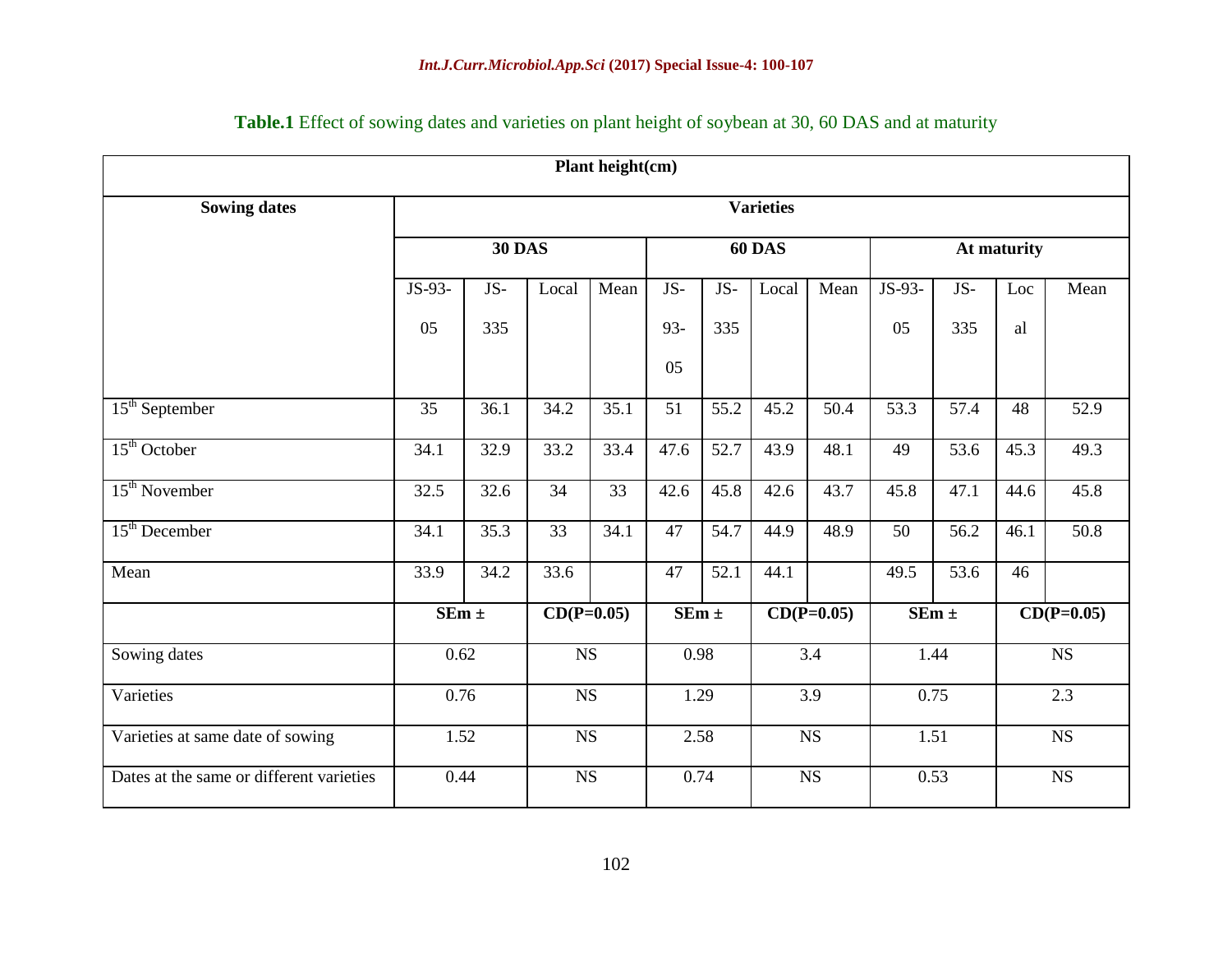| <b>Sowing dates</b> | <b>Varieties</b> |                           |           |      |             |                           |             |           |       |        |              |       |      |
|---------------------|------------------|---------------------------|-----------|------|-------------|---------------------------|-------------|-----------|-------|--------|--------------|-------|------|
|                     |                  | <b>30 DAS</b>             |           |      | At maturity |                           |             |           |       |        |              |       |      |
|                     | JS-93-           | JS-335                    | Local     | Mean | JS-         | JS-335                    | Local       | Mean      | JS-   | JS-335 |              | Local | Mean |
|                     | 05               |                           |           |      | 93-         |                           |             |           | 93-   |        |              |       |      |
|                     |                  |                           |           |      | 05          |                           |             |           | 05    |        |              |       |      |
| $15th$ September    | 541              | 671                       | 527       | 580  | 2661        | 2859                      | 2238        | 2587      | 3097  | 3219   |              | 2963  | 3093 |
| $15th$ October      | 372              | 530                       | 458       | 454  | 1907        | 1887                      | 1815        | 1870      | 2615  | 2851   |              | 1807  | 2424 |
| $15th$ November     | 468              | 605                       | 485       | 519  | 1934        | 2095                      | 1615        | 1881      | 2762  | 2942   |              | 1967  | 2557 |
| $15th$ December     | 521              | 632                       | 441       | 532  | 2154        | 2311                      | 1924        | 2130      | 2547  | 2992   |              | 2346  | 2628 |
| Mean                | 476              | 610                       | 478       |      | 2164        | 2288                      | 1898        |           | 2755  | 3001   |              | 2271  |      |
|                     |                  | $SEm \pm$<br>$CD(P=0.05)$ |           |      |             | $SEm \pm$<br>$CD(P=0.05)$ |             | $SEm \pm$ |       |        | $CD(P=0.05)$ |       |      |
| Sowing dates        | 16.4             |                           | 57        |      | 76          |                           | 263         |           | 113.9 |        |              |       | 394  |
|                     |                  |                           |           |      |             |                           |             |           |       |        |              |       |      |
| Varieties           | 15.7             |                           | 47        |      | 67.9        |                           | 203         |           | 83.3  |        |              |       | 250  |
| Varieties at same   | 31.4             |                           | <b>NS</b> |      | 135.9       |                           | $_{\rm NS}$ |           | 166.7 |        | <b>NS</b>    |       |      |
| date of sowing      |                  |                           |           |      |             |                           |             |           |       |        |              |       |      |
| Dates at the same   |                  | 9.3                       | NS        |      | 41.1        |                           | ${\rm NS}$  |           | 52.7  |        | $_{\rm NS}$  |       |      |
| or different        |                  |                           |           |      |             |                           |             |           |       |        |              |       |      |
| varieties           |                  |                           |           |      |             |                           |             |           |       |        |              |       |      |

Table.2 Effect of sowing dates and varieties on drymatter accumulation (kg ha<sup>-1</sup>) of soybean at 30, 60 DAS and at maturity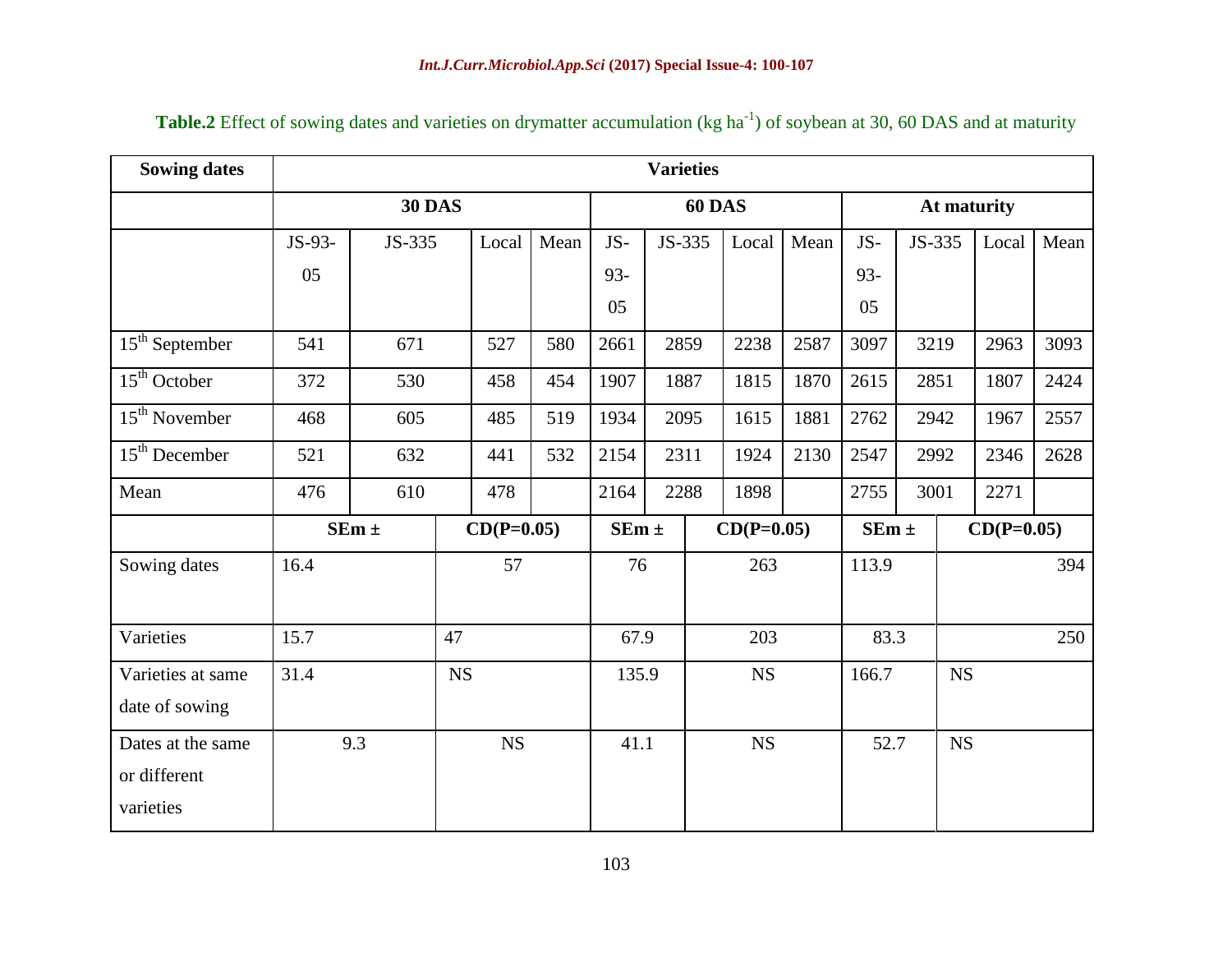| <b>Sowing dates</b>       | <b>Varieties</b>       |        |              |      |                           |        |           |           |                       |              |           |      |
|---------------------------|------------------------|--------|--------------|------|---------------------------|--------|-----------|-----------|-----------------------|--------------|-----------|------|
|                           | Seed yield $(kg ha-1)$ |        |              |      | Haulm yield $(kg ha-1)$   |        |           |           | Harvest index $(\% )$ |              |           |      |
|                           | JS-                    | JS-335 | Local        | Mean | JS-                       | JS-335 | Local     | Mean      | JS-                   | JS-          | Local     | Mean |
|                           | 93-                    |        |              |      | 93-                       |        |           |           | 93-                   | 335          |           |      |
|                           | 05                     |        |              |      | 05                        |        |           |           | 05                    |              |           |      |
| $15th$ September          | 1284                   | 1523   | 1001         | 1269 | 1973                      | 2009   | 1951      | 1978      | 39.3                  | 43.2         | 34        | 38.8 |
| $15th$ October            | 824                    | 1074   | 889          | 932  | 1767                      | 1925   | 1660      | 1784      | 32.1                  | 35.8         | 34.7      | 34.2 |
| $15th$ November           | 935                    | 881    | 848          | 888  | 1617                      | 1733   | 1389      | 1580      | 36.8                  | 33.5         | 37.9      | 36.1 |
| $15th$ December           | 1011                   | 959    | 911          | 960  | 1937                      | 1854   | 1684      | 1825      | 34.3                  | 34.1         | 34.9      | 34.4 |
| Mean                      | 1016                   | 1109   | 912          |      | 1824                      | 1880   | 1671      |           | 35.6                  | 36.6         | 35.4      |      |
|                           | $SEm \pm$              |        | $CD(P=0.05)$ |      | $CD(P=0.05)$<br>$SEm \pm$ |        |           | $SEm \pm$ |                       | $CD(P=0.05)$ |           |      |
| Sowing dates              | 42                     |        | 145          |      | 40.8                      |        | 141       |           | 1.26                  |              | <b>NS</b> |      |
| Varieties                 | 35                     |        | 101          |      | 40.4                      |        | 121       |           | 1.03                  |              | <b>NS</b> |      |
| Varieties at same date of | 70.1                   |        | 204          |      | 80.8                      |        | <b>NS</b> |           | 2.05                  |              | <b>NS</b> |      |
| sowing                    |                        |        |              |      |                           |        |           |           |                       |              |           |      |
| Dates at the same or      | 21.5                   | 66     |              |      | 24                        |        | <b>NS</b> |           | 0.63                  |              | <b>NS</b> |      |
| different varieties       |                        |        |              |      |                           |        |           |           |                       |              |           |      |

**Table.3** Effect of sowing dates and varieties on yield and harvest index of soybean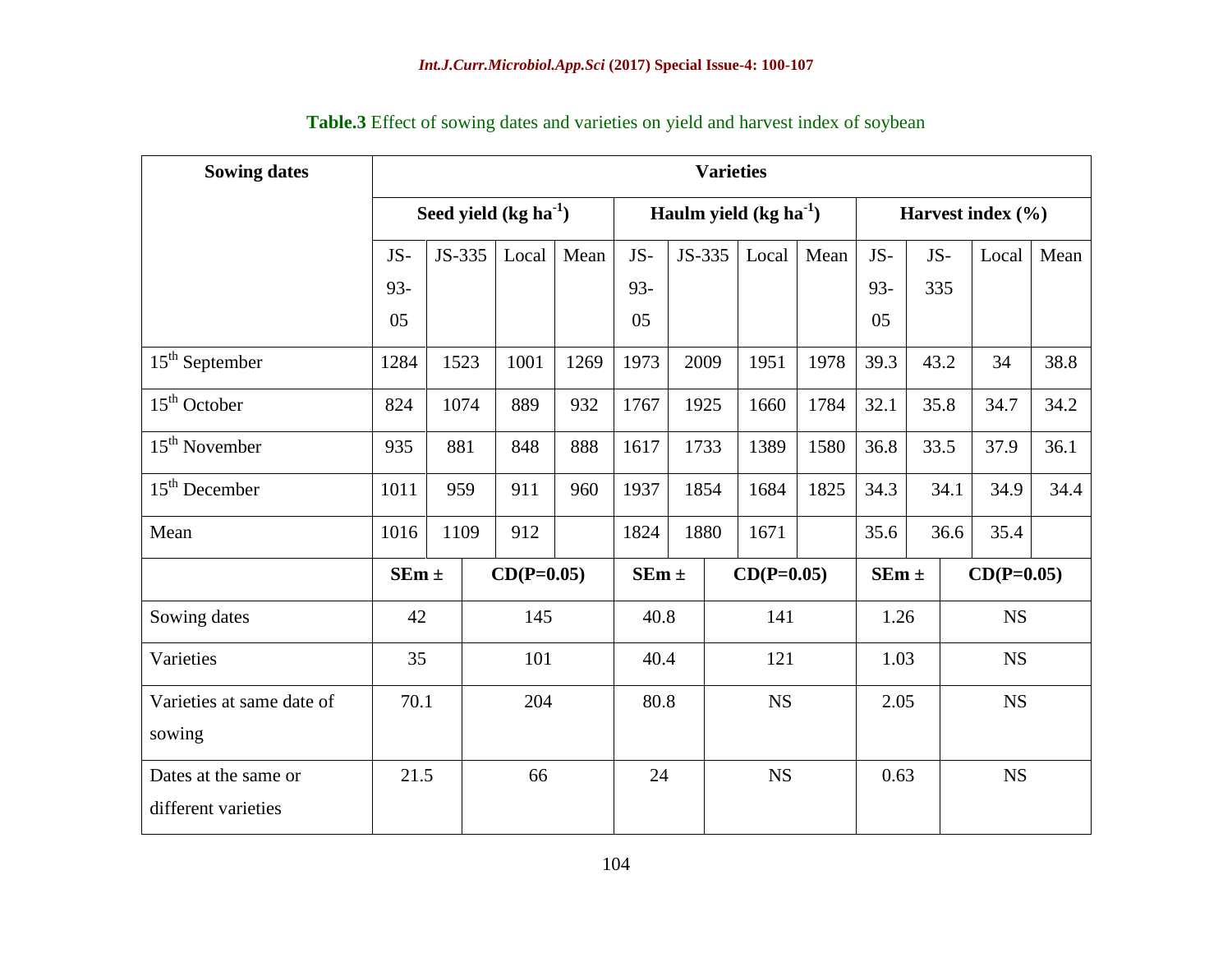| Nitrogen uptake (kg ha <sup>-1</sup> ) |                  |           |               |       |  |  |  |  |  |  |
|----------------------------------------|------------------|-----------|---------------|-------|--|--|--|--|--|--|
| <b>Sowing dates</b>                    | <b>Varieties</b> |           |               |       |  |  |  |  |  |  |
|                                        | $JS-93-05$       | $JS-335$  | Local         | Mean  |  |  |  |  |  |  |
| $15th$ September                       | 116.9            | 113.0     | 100.9         | 110.3 |  |  |  |  |  |  |
| $15th$ October                         | 106.4            | 98.8      | 83.7          | 96.3  |  |  |  |  |  |  |
| $15th$ November                        | 82.4             | 82.4      | 66.8          | 77.2  |  |  |  |  |  |  |
| $15th$ December                        | 105.4            | 103.7     | 75.4          | 95.0  |  |  |  |  |  |  |
| Mean                                   | 102.9            | 99.5      | 81.7          |       |  |  |  |  |  |  |
|                                        |                  | $SEm \pm$ | $CD (P=0.05)$ |       |  |  |  |  |  |  |
| Sowing dates                           |                  | 2.42      |               | 8.4   |  |  |  |  |  |  |
| Varieties                              |                  | 2.57      | $7.7\,$       |       |  |  |  |  |  |  |
| Varieties at same                      |                  | 5.14      | ${\rm NS}$    |       |  |  |  |  |  |  |
| Dates at the same or different         |                  | 1.51      | <b>NS</b>     |       |  |  |  |  |  |  |
| varieties                              |                  |           |               |       |  |  |  |  |  |  |

## **Table.4** Effect of sowing dates and varieties on nitrogen uptake (kg ha-<sup>1</sup>) of soybean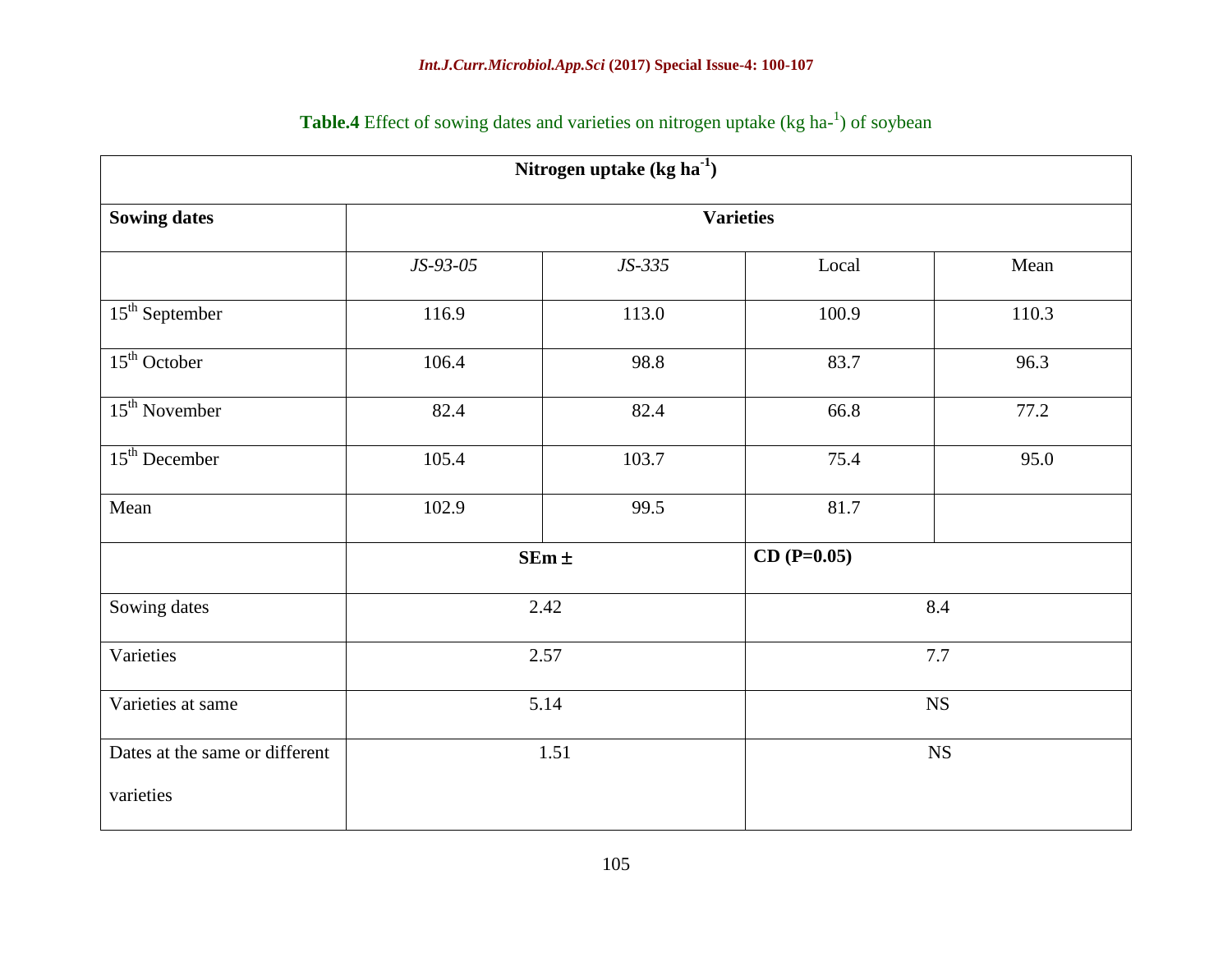At harvest, plant height was significantly superior with soybean variety JS-335 (53.6) cm) compared to JS-93-05 (49.5 cm) and local (46.0 cm) varieties (Table-1). Difference in plant height due to cultivars was also reported earlier by Pramila Rani and Kodandaramiah (1999). At 30 DAS, the highest drymatter accumulation (610 kg ha<sup>-</sup> <sup>1</sup>) was recorded with variety JS-335 which was significantly superior to the other two varieties tested. At 60 DAS, the highest drymatter accumulation (2288 kg ha<sup>-1</sup>) was recorded with variety JS-335, which was on a par with variety JS-93-05 (2164 kg  $ha^{-1}$ ) and significantly superior to local soybean variety. The highest drymatter accumulation  $(3001 \text{ kg ha}^{-1})$  was recorded with variety JS-335, which was significantly superior to other two varieties JS-93-05  $(2755 \text{ kg ha}^{-1})$ and local  $(2271 \text{ kg} \text{ ha}^{-1})$  (Table-2). Similar results were reported by Balyan and Mohta (1985).

Highest seed yield of soybean 1109 kg  $ha^{-1}$ was recorded with JS-335 which was on a par with variety JS-93-05 (1016 kg  $\text{ha}^{-1}$ ) (Table-3). These results are in conformity with the findings of Babalad *et al.,* (1996). The maximum haulm yield was recorded with JS-335 which was on a par with JS-93- 05. Lowest haulm yield was recorded with the local soybean (Table-3). These results are in conformity with the findings of Barik and Sahoo (1989). Among the varieties tested, the highest nitrogen uptake (102.9 kg ha<sup>-1</sup>) was recorded with JS-93-05 which was on a par with JS-335  $(99.5 \text{ kg ha}^{-1})$  (Table-4). Similar results were reported by Hari Ram Singh and Agrawal (2010).

### **Interaction effect**

Interaction between sowing dates and varieties was significant for seed yield. Early sowing of soybean on 15<sup>th</sup> September with variety JS-335 recorded significantly

higher seed yield compared to JS-93-05 and Local varieties of soybean at different dates of sowing (Table-3).

From the present investigation it can be concluded that Soybean crop sown during early rabi on 15th September was found to be the optimum sowing time for getting higher yield and uptake of N in Coastal AP. Among the varieties, overall performance of variety JS-335 was superior compared to JS-93-05 and Local in terms of seed yield.

### **References**

- Amarajyothi, P., and Pulla Rao Ch 2002. Nutrient uptake and quality aspect of soybean as influenced by sowing dates and N-P fertilizer levels. *The Andhra Agricultural Journal.* 49 (3&4): 389-391.
- Babalad, H.B., Lingaraju B S and Radder G D 1996. Studies on soybean cultivation during non-traditional rabi/summer under irrigation conditions. *Journal of Oilseed Research.* 13(1): 66-69.
- Balyan, J.S., and Mohta N K 1985. Effect of plant population on promising varieties of soybean. *Indian Journal of Agronomy.* 30(3): 370-373.
- Barik, T., and Sahoo K C 1989. Response of soybean to date of sowing and spacing. *Indian Journal of Agronomy.* 34 (4): 464-466.
- Directorate of Economics and Statistics, 2012-13. (www.indiastat.com)
- Hanumantha Rao, Y., Sudhaka K Ramakrishnareddy T and Venkateswarlu B 1990. Studies on growth and yield of soybean varieties at different dates of sowing. *The Andhra Agricultural Journal.* 37 (4): 401-403.
- Hari Ram Singh, G., and Agrawal N 2010. Effect of time of sowing on the